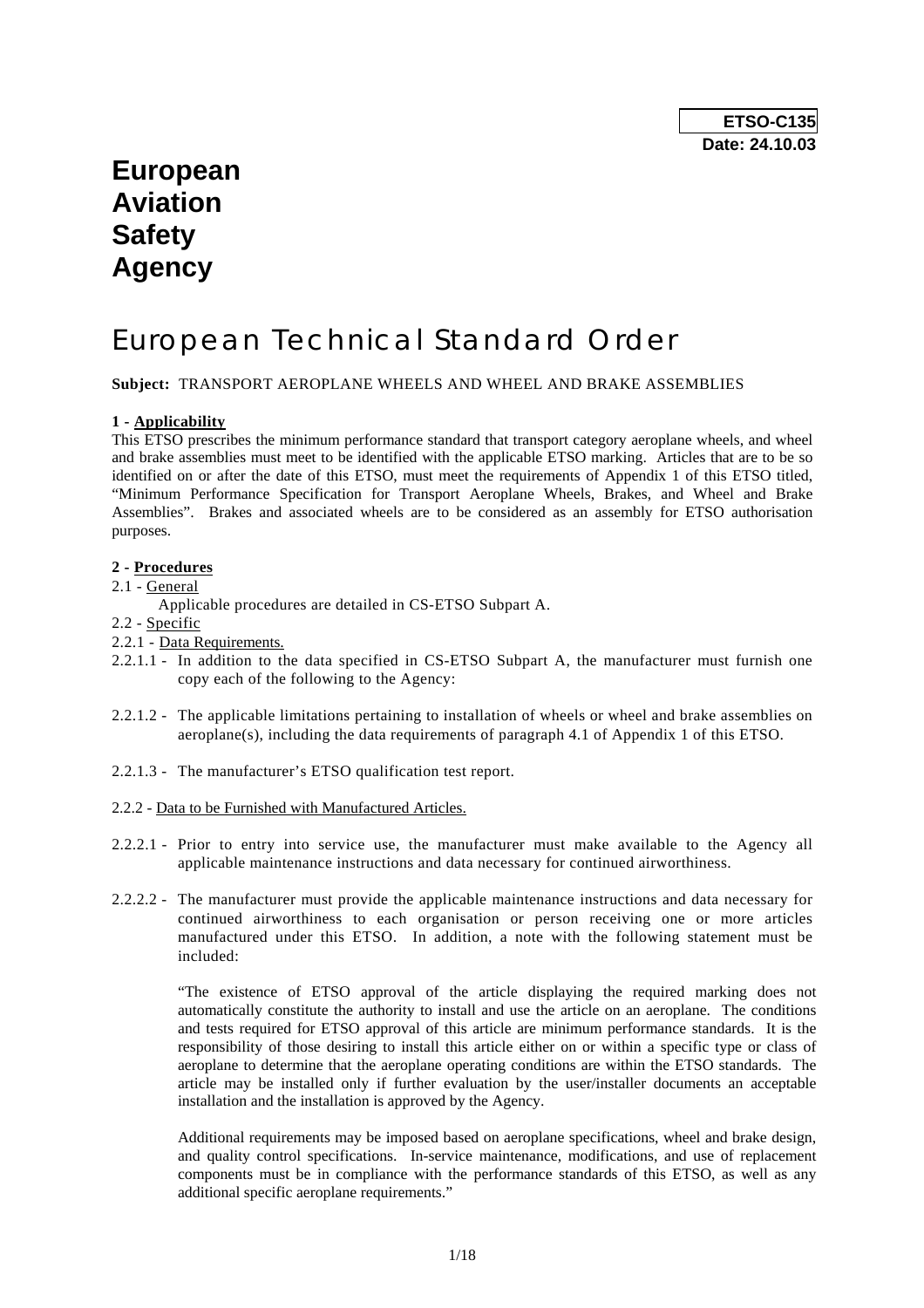# **3 - Technical Conditions**

# 3.1 - Basic

- 3.1.1 Minimum Performance Standard
	- Appendix 1 to this ETSO.
- 3.1.2 Environmental Standard
	- None.
- 3.1.3 Computer Software
	- None
- 3.2 Specific

None

# **4 - Marking**

4.1 - General

In addition to the marking specified in CS-ETSO Subpart A paragraph 1.2; the following information shall be legibly and permanently marked on the major equipment components:

- (i) Size (this marking applies to wheels only).
- (ii) Hydraulic fluid type (this marking applies to hydraulic brakes only).
- (iii) Serial Number.
- 4.1.1 All stamped, etched, or embossed markings must be located in non-critical areas.
- 4.2 Specific

None.

# **5 - Availability of Referenced Document**

See CS-ETSO Subpart A paragraph 3.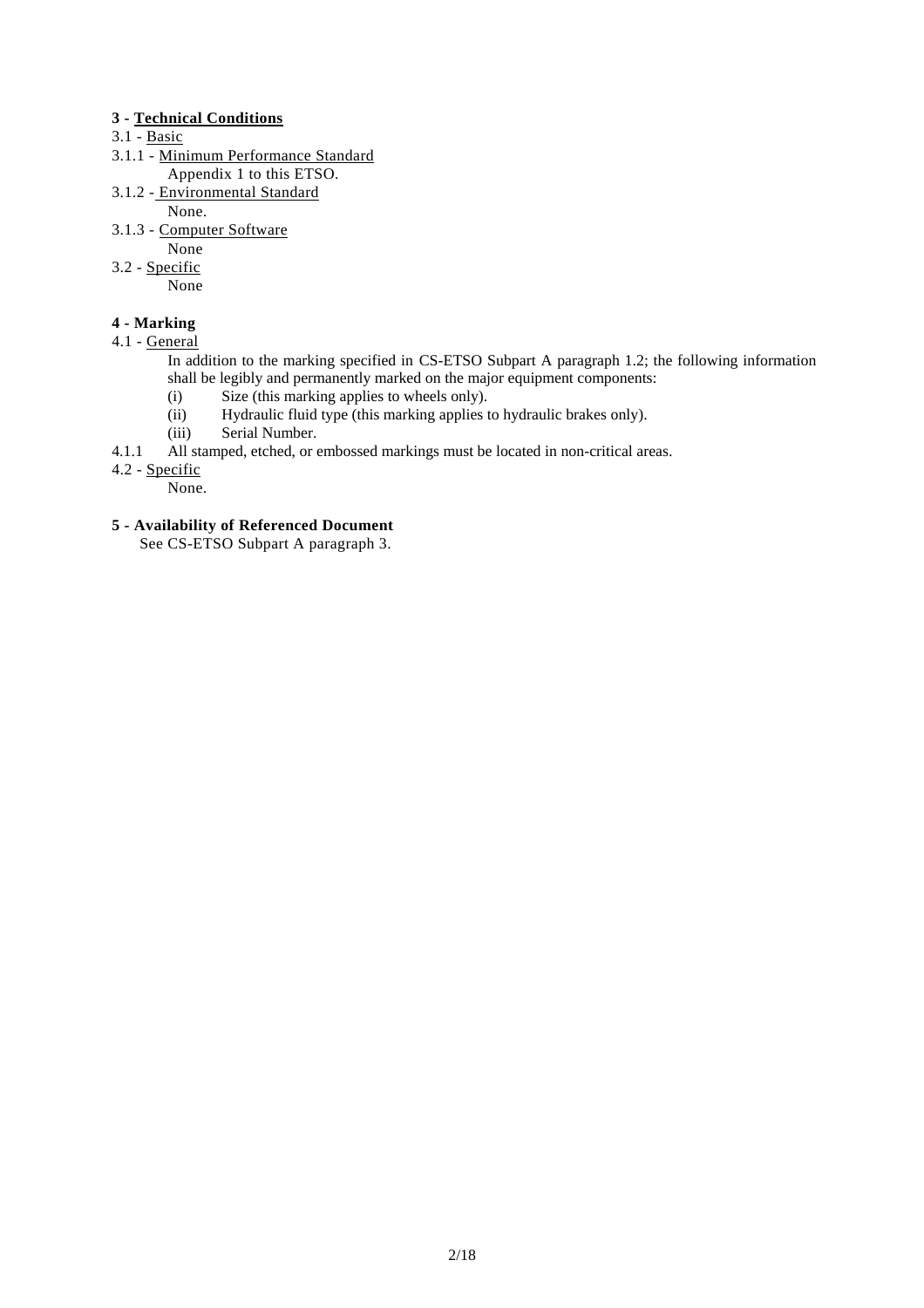### **APPENDIX 1: MINIMUM PERFORMANCE SPECIFICATION FOR TRANSPORT AEROPLANE WHEELS, BRAKES, AND WHEEL AND BRAKE ASSEMBLIES**

# **CHAPTER 1 INTRODUCTION.**

#### 1.1 PURPOSE AND SCOPE.

 This Minimum Performance Specification defines the minimum performance standards for wheels, brakes, and wheel and brake assemblies to be used on aeroplanes certificated under CS-25. Compliance with this specification is not considered approval for installation on any transport aeroplane.

#### 1.2 APPLICATION.

 Compliance with this minimum specification by manufacturers, installers, and users is required as a means of assuring that the equipment will have the capability to satisfactorily perform its intended function(s).

 Note: Certain performance capabilities may be affected by aeroplane operational characteristics and other external influences. Consequently, anticipated aeroplane braking performance should be verified by aeroplane testing.

#### 1.3 COMPOSITION OF EQUIPMENT.

 The words "equipment" or "brake assembly" or "wheel assembly," as used in this document, include all components that form part of the particular unit.

 For example, a wheel assembly typically includes a hub or hubs, bearings, flanges, drive bars, heat shields, and fuse plugs. A brake assembly typically includes a backing plate, torque tube, cylinder assemblies, pressure plate, heat sink, and temperature sensor.

 It should not be inferred from these examples that each wheel assembly and brake assembly will necessarily include either all or any of the above example components; the actual assembly will depend on the specific design chosen by the manufacturer.

#### 1.4 DEFINITIONS AND ABBREVIATIONS.

#### 1.4.1 Brake Lining.

Brake lining is individual blocks of wearable material, discs that have wearable material integrally bonded to them, or discs in which the wearable material is an integral part of the disc structure.

#### 1.4.2 BROP<sub>MAX</sub> - Brake Rated Maximum Operating Pressure.

 $BROP<sub>MAX</sub>$  is the maximum design metered pressure that is available to the brake to meet aeroplane stopping performance requirements.

#### 1.4.3 BRP $_{MAX}$  - Brake Rated Maximum Pressure.

 $BR_{MAX}$  is the maximum pressure to which the brake is designed to be subjected (typically aeroplane nominal maximum system pressure).

1.4.4 BRP<sub>RET</sub> - Brake Rated Retraction Pressure.

 $BRP<sub>BFT</sub>$  is the highest pressure at which full retraction of the piston(s) is assured.

1.4.5 BRPP $_{MAX}$  - Brake Rated Maximum Parking Pressure.

 $BRPP<sub>MAX</sub>$  is the maximum parking pressure available to the brake.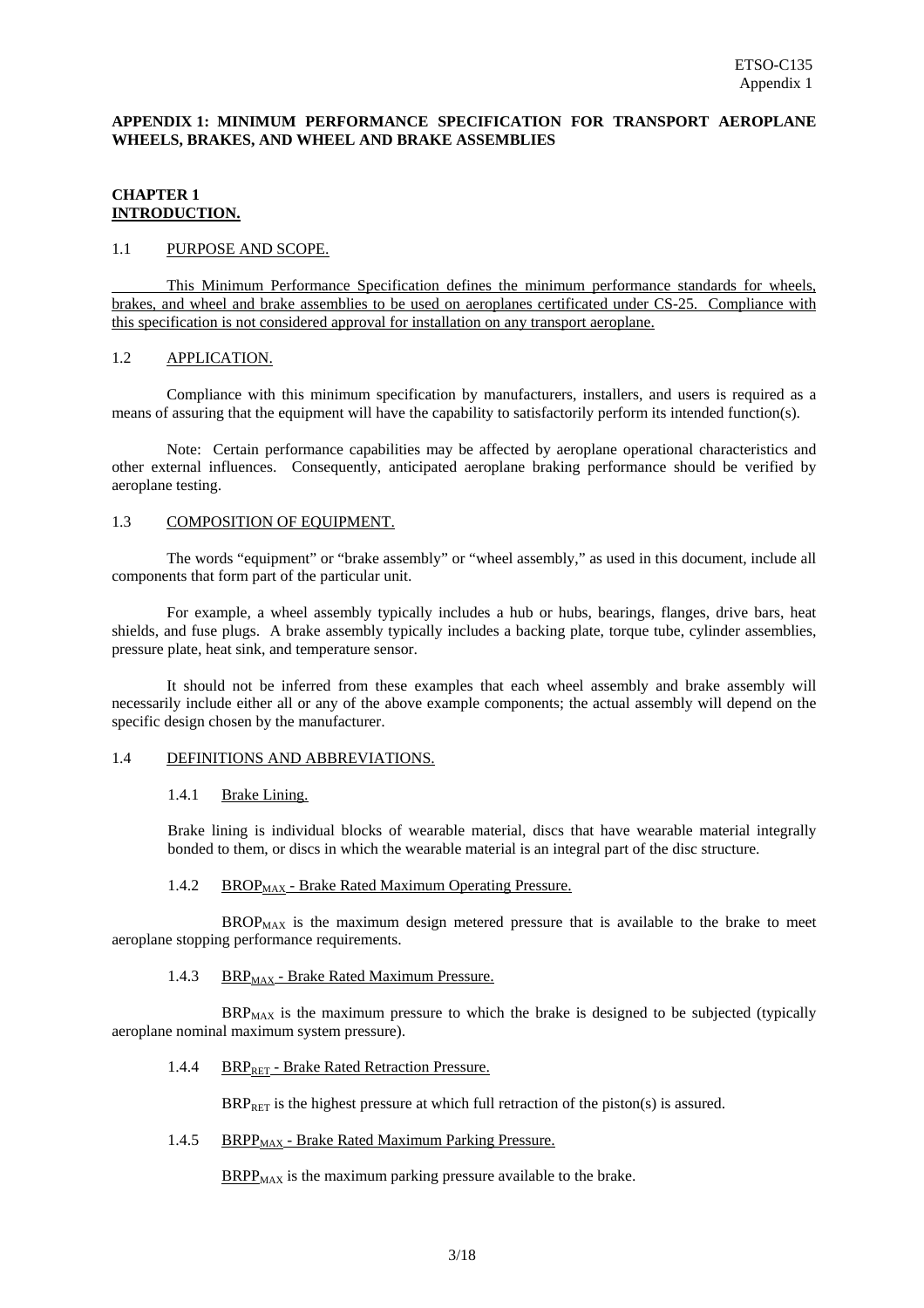#### 1.4.6 BRWL - Brake Rated Wear Limit.

 BRWL is the brake maximum wear limit to ensure compliance with paragraph 3.3.3, and, if applicable, paragraph 3.3.4 of this ETSO.

1.4.7 D - Distance Averaged Deceleration.

D = ((Initial brakes-on speed)<sup>2</sup>- (Final brakes-on speed)<sup>2</sup>)/(2 (braked flywheel distance)).

D is the distance averaged deceleration to be used in all deceleration calculations.

#### 1.4.8  $D_{DL}$  - Rated Design Landing Deceleration.

 $D_{DL}$  is the minimum of the distance averaged decelerations demonstrated by the wheel, brake and tyre assembly during the  $100$  KE<sub>DL</sub> stops in paragraph 3.3.2.

#### 1.4.9  $D_{RT}$  - Rated Accelerate-Stop Deceleration.

 $D_{RT}$  is the minimum of the distance averaged decelerations demonstrated by the wheel, brake, and tyre assembly during the  $KE_{RT}$  stops in paragraph 3.3.3.

#### 1.4.10  $D_{SS}$  - Rated Most Severe Landing Stop Deceleration.

 $D_{SS}$  is the distance averaged deceleration demonstrated by the wheel, brake and tyre assembly during the  $KE_{ss}$  Stop in paragraph 3.3.4.

#### 1.4.11 Heat Sink.

The heat sink is the mass of the brake that is primarily responsible for absorbing energy during a stop. For a typical brake, this would consist of the stationary and rotating disc assemblies.

#### 1.4.12 KE<sub>DL</sub> - Wheel/Brake Rated Design Landing Stop Energy.

 KEDL is the minimum energy absorbed by the wheel/brake/tyre assembly during every stop of the 100 stop design landing stop test. (paragraph 3.3.2).

#### 1.4.13 KE<sub>RT</sub> - Wheel/Brake Rated Accelerate-Stop Energy.

 $KE_{RT}$  is the energy absorbed by the wheel/brake/tyre assembly demonstrated in accordance with the accelerate-stop test in paragraph 3.3.3.

#### 1.4.14 KE<sub>SS</sub> - Wheel/Brake Rated Most Severe Landing Stop Energy.

 $K$ E<sub>SS</sub> is the energy absorbed by the wheel/brake/tyre assembly demonstrated in accordance with paragraph 3.3.4.

#### 1.4.15 L - Wheel Rated Radial Limit Load.

L is the wheel rated maximum radial limit load (paragraph 3.2.1).

1.4.16 R - Wheel Rated Tyre Loaded Radius.

 R is the static radius at load "S" for the wheel rated tyre size at WRP. The static radius is defined as the minimum distance from the axle centreline to the tyre/ground contact interface.

1.4.17 S -Wheel Rated Static Load.

S is the maximum static load (Reference CS 25.731(b)).

1.4.18  $ST_R$  - Wheel/Brake Rated Structural Torque.

 $ST_R$  is the maximum structural torque demonstrated (paragraph 3.3.5).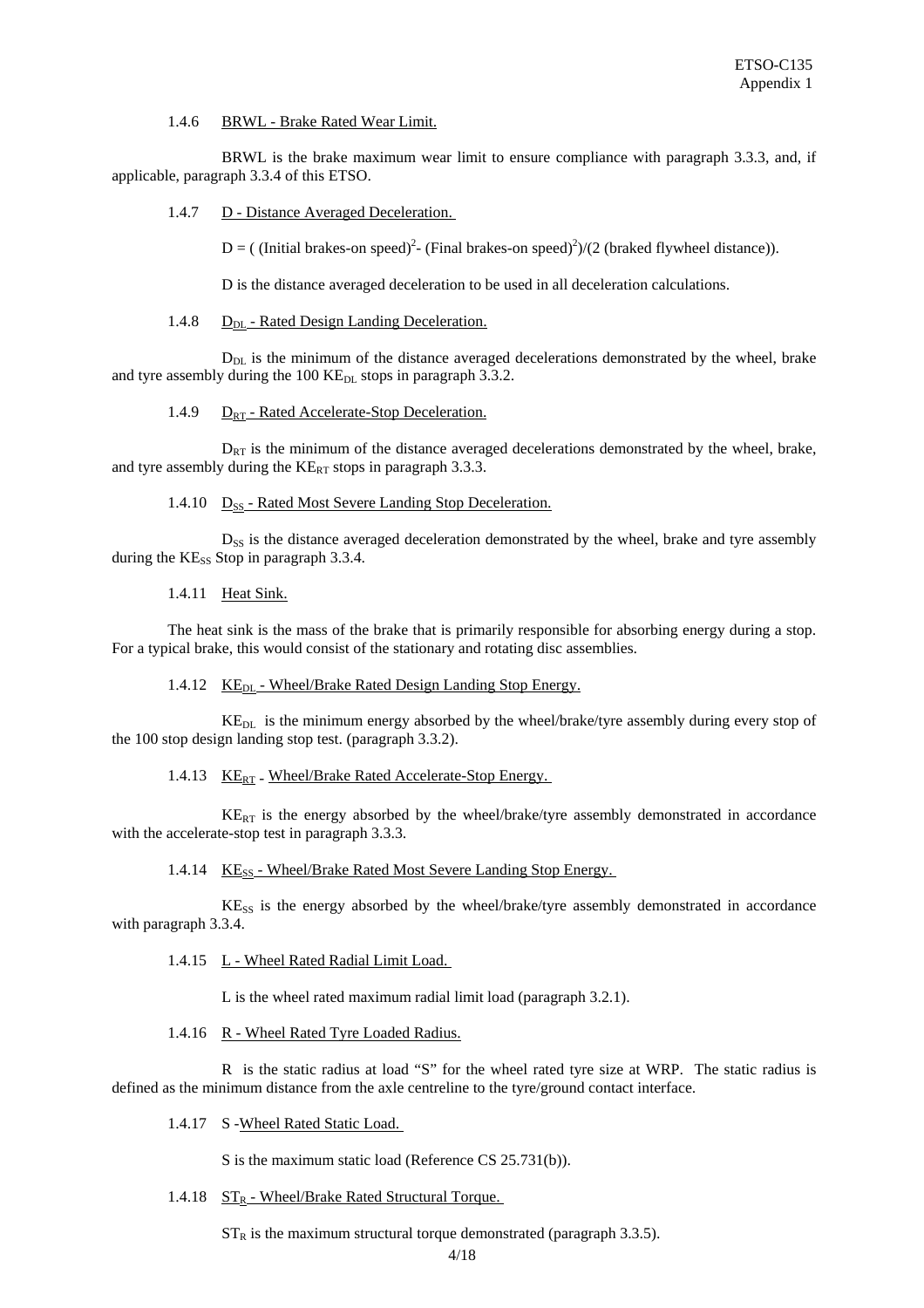1.4.19  $TS_{BR}$  - Brake Rated Tyre Type(s) and Size(s).

 $TS_{BR}$  is the tyre type(s) and size(s) used to achieve the  $KE_{DL}$ ,  $KE_{RT}$ , and  $KE_{SS}$  brake ratings.  $TS_{BR}$  must be a tyre type and size approved for installation on the wheel ( $TS_{WR}$ ).

1.4.20  $TS_{WR}$  - Wheel Rated Tyre Type(s) and Size(s).

 $TS_{WR}$  is the wheel rated tyre type(s) and  $Size(s)$  defined for use and approved by the aeroplane manufacturer for installation on the wheel.

1.4.21  $TT_{BT}$  - Suitable Tyre for Brake Tests.

 $TT_{BT}$  is the rated tyre type and size.

 $TT_{BT}$  is the tyre type and size that has been determined as being the most critical for brake performance and/or energy absorption tests. The  $TT_{BT}$  must be a tyre type and size approved for installation on the wheel  $(TS_{WR})$ . The suitable tyre may be different for different tests.

1.4.22  $TT_{WT}$  - Suitable Tyre for Wheel Test.

 $TT_{WT}$  is the wheel rated tyre type and size for wheel test.

 $TT_{WT}$  is the tyre type and size determined as being the most appropriate to introduce loads and/or pressure that would induce the most severe stresses in the wheel.

 $TT_{WT}$  must be a tyre type and size approved for installation on the wheel  $(TS_{WR})$ . The suitable tyre may be different for different tests.

1.4.23  $V_{DL}$  - Wheel/Brake Design Landing Stop Speed.

 $V<sub>DL</sub>$  is the initial brakes-on speed for a design landing stop (paragraph 3.3.2).

- 1.4.24  $V_R$  Aeroplane Maximum Rotation Speed.
- 1.4.25  $V_{RT}$  Wheel/Brake Accelerate-Stop Speed.

 $V_{RT}$  is the initial brakes-on speed used to demonstrate  $KE_{RT}$  (paragraph 3.3.3).

1.4.26  $V_{SS}$  - Wheel/Brake Most Severe Landing Stop Speed.

 $V_{SS}$  is the initial brakes-on speed used to demonstrate  $KE_{SS}$  (paragraph 3.3.4).

1.4.27 WRP - Wheel Rated Inflation Pressure.

WRP is the wheel rated inflation pressure (wheel unloaded).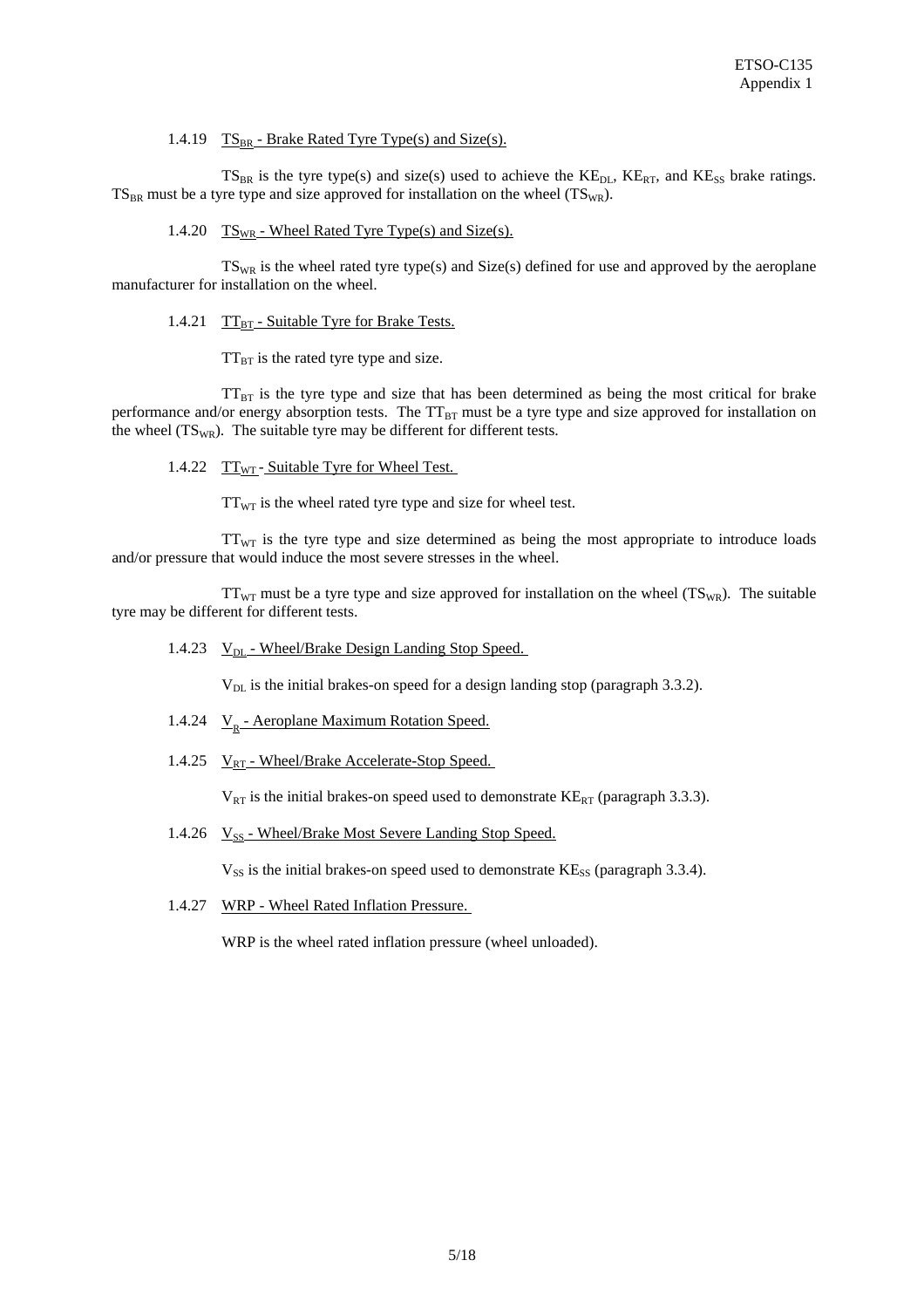# **CHAPTER 2 GENERAL DESIGN SPECIFICATION.**

## 2.1 AIRWORTHINESS.

As specified in CS 25.1529, the continued airworthiness of the aeroplane on which the equipment is to be installed must be considered. See paragraph 4 of this ETSO, titled "Data to be Furnished with Manufactured Articles."

# 2.2 FIRE PROTECTION.

 Except for small parts (such as fasteners, seals, grommets, and small electrical parts) that would not contribute significantly to the propagation of a fire, all solid materials used must be self-extinguishing. See also paragraphs 2.4.5, 3.3.3.5 and 3.3.4.5.

#### 2.3 DESIGN.

Unless shown to be unnecessary by test or analysis, the equipment must comply with the following:

#### 2.3.1 Wheel Bearing Lubricant Retainers.

Wheel bearing lubricant retainers must retain the lubricant under all operating conditions, prevent the lubricant from reaching braking surfaces, and prevent foreign matter from entering the bearings.

# 2.3.2 Removable Flanges.

All removable flanges must be assembled onto the wheel in a manner that will prevent the removable flanges and retaining devices from leaving the wheel if a tyre deflates while the wheel is rolling.

#### 2.3.3 Adjustment.

The brake mechanism must be equipped with suitable adjustment devices to maintain appropriate running clearance when subjected to  $BRP_{RET}$ .

#### 2.3.4 Water Seal.

Wheels intended for use on amphibious aircraft must be sealed to prevent entrance of water into the wheel bearings or other portions of the wheel or brake, unless the design is such that brake action and service life will not be impaired by the presence of sea water or fresh water.

#### 2.3.5 Burst Prevention.

Means must be provided to prevent wheel failure and tyre burst that might result from overpressurisation or from elevated brake temperatures. The means must take into account the pressure and the temperature gradients over the full operating range.

# 2.3.6 Wheel Rim and Inflation Valve.

Tyre and Rim Association (Reference: Aircraft Year Book-Tyre and Rim Association Inc.) or, alternatively, The European Tyre and Rim Technical Organisation (Reference: Aircraft Tyre and Rim Data Book) approval of the rim dimensions and inflation valve is encouraged.

## 2.3.7 Brake Piston Retention.

The brake must incorporate means to ensure that the actuation system does not allow hydraulic fluid to escape if the limits of piston travel are reached.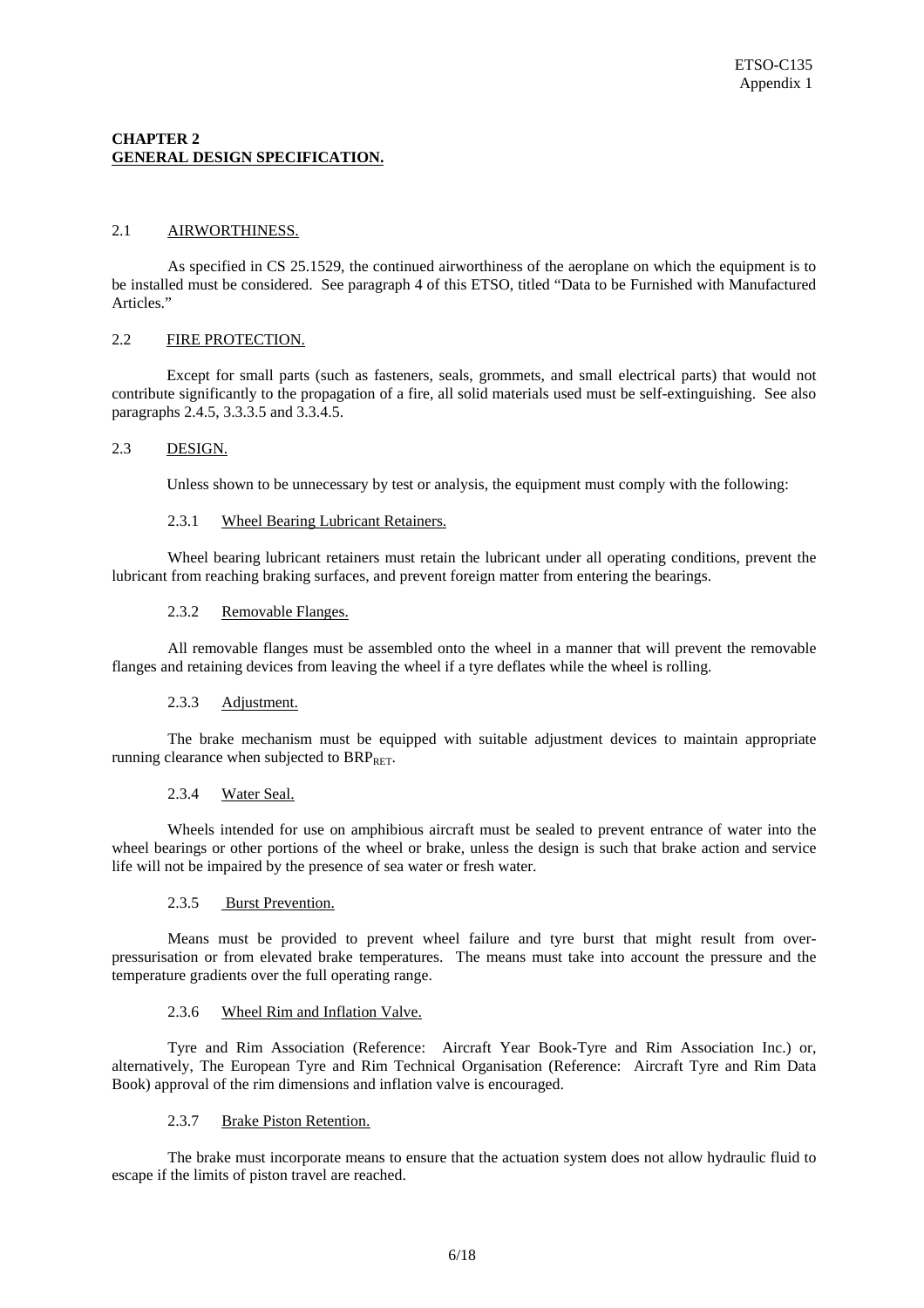### 2.3.8 Wear Indicator.

A reliable method must be provided for determining when the heat sink is worn to its permissible limit*.*

# 2.3.9 Wheel Bearings.

Means should be incorporated to avoid mis-assembly of wheel bearings.

#### 2.3.10 Fatigue.

The design of the wheel must incorporate techniques to improve fatigue resistance of critical areas of the wheel and minimise the effects of the expected corrosion and temperature environment. The wheel must include design provisions to minimise the probability of fatigue failures that could lead to flange separation or other wheel burst failures.

# 2.3.11 Dissimilar Materials.

When dissimilar materials are used in the construction and the galvanic potential between the materials indicate galvanic corrosion is likely, effective means to prevent the corrosion must be incorporated in the design. In addition, differential thermal expansion must not unduly affect the functioning, load capability, and the fatigue life of the components.

# 2.4 CONSTRUCTION.

The suitability and durability of the materials used for components must be established on the basis of experience or tests. In addition, the materials must conform to approved specifications that ensure the strength and other properties are those that were assumed in the design.

#### 2.4.1 Castings.

Castings must be of high quality, clean, sound, and free from blowholes, porosity, or surface defects caused by inclusions, except that loose sand or entrapped gases may be allowed when serviceability is not impaired.

## 2.4.2 Forgings.

 Forgings must be of uniform condition, free from blisters, fins, folds, seams, laps, cracks, segregation, and other defects. Imperfections may be removed if strength and serviceability would not be impaired as a result.

#### 2.4.3 Bolts and Studs.

 When bolts or studs are used for fastening together sections of a wheel or brake, the length of the threads must be sufficient to fully engage the nut, including its locking feature, and there must be sufficient unthreaded bearing area to carry the required load.

#### 2.4.4 Environmental Protection.

All the components used must be suitably protected against deterioration or loss of strength in service due to any environmental cause, such as weathering, corrosion, and abrasion.

#### 2.4.5 Magnesium Parts.

 Magnesium and alloys having magnesium as a major constituent must not be used on brakes or braked wheels.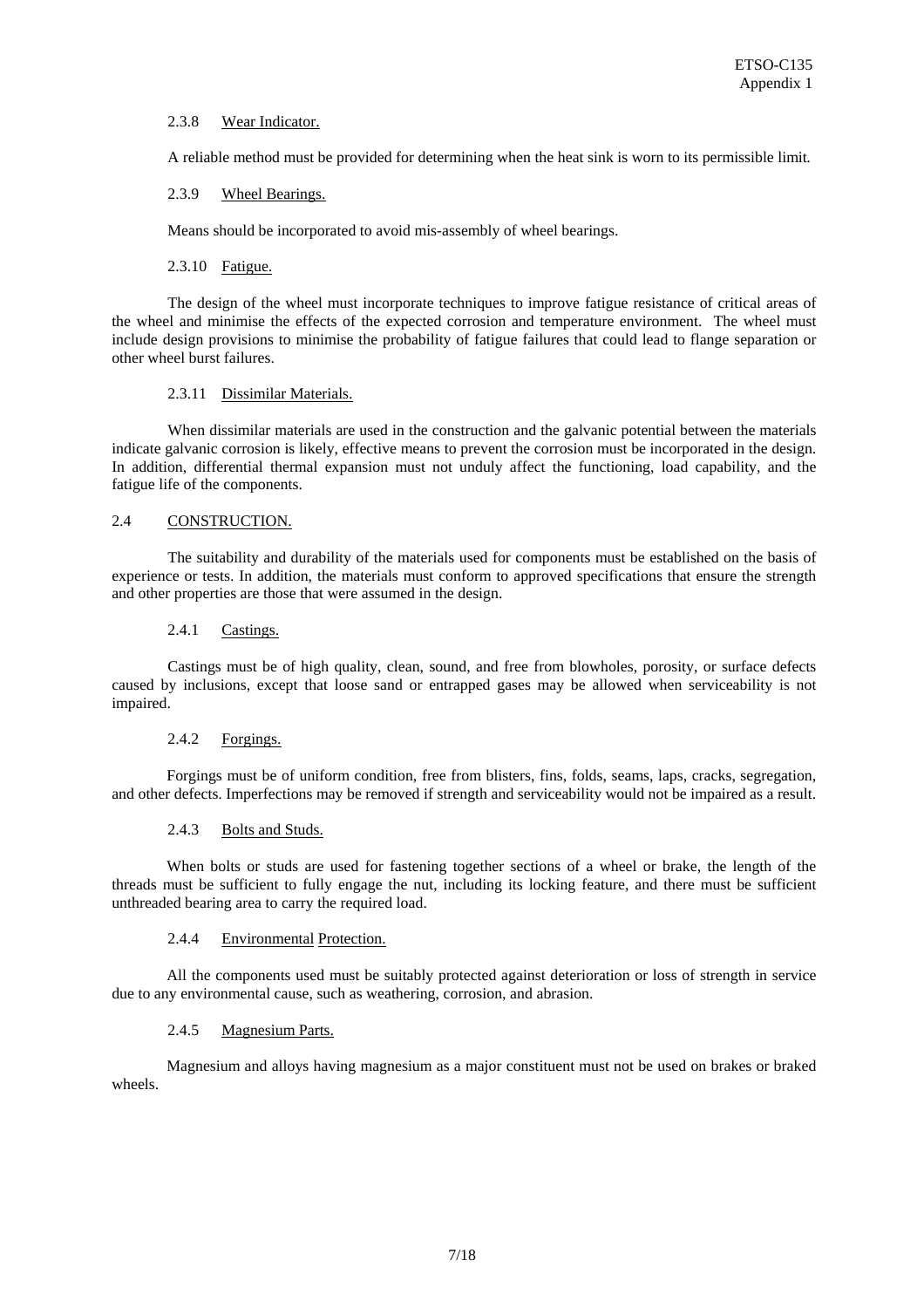# **CHAPTER 3 MINIMUM PERFORMANCE UNDER STANDARD TEST CONDITIONS.**

#### 3.1 INTRODUCTION.

 The test conditions and performance criteria described in this chapter provide a laboratory means of demonstrating compliance with this ETSO minimum performance standard. The aeroplane manufacturer must define all relevant test parameter values.

#### 3.2 WHEEL TESTS.

 To establish the ratings for a wheel, it must be substantiated that standard production wheel samples will meet the following radial load, combined load, roll load, roll-on-rim (if applicable) and overpressure test requirements.

 For all tests, except the roll-on-rim test in paragraph 3.2.4, the wheel must be fitted with a suitable tyre,  $TT_{\text{WT}}$ , and wheel loads must be applied through the tyre. The ultimate load tests in paragraphs 3.2.1.3 and 3.2.2.3 provide for an alternative method of loading if it is not possible to conduct these tests with the tyre mounted.

#### 3.2.1 Radial Load Test.

 If the radial limit load of paragraph 3.2.2 is equal to or greater than the radial limit load in this paragraph, the test specified in this paragraph may be omitted.

Test the wheel for yield and ultimate loads as follows:

#### 3.2.1.1 Test method.

With a suitable tyre,  $TT_{WT}$ , installed, mount the wheel on its axle, and position it against a flat, non-deflecting surface. The wheel axle must have the same angular orientation to the non-deflecting surface that it will have to a flat runway when it is mounted on an aeroplane and is under the maximum radial limit load, L. Inflate the tyre to the pressure recommended for the Wheel Rated Static Load, S, with gas and/or liquid.

 If liquid inflation is used, liquid must be bled off to obtain the same tyre deflection that would result if gas inflation were used.

 Liquid pressure must not exceed the pressure that would develop if gas inflation were used and the tyre were deflected to its maximum extent. Load the wheel through its axle with the load applied perpendicular to the flat, non-deflecting surface. Deflection readings must be taken at suitable points to indicate deflection and permanent set of the wheel rim at the bead seat.

#### 3.2.1.2 Yield Load.

Apply to the wheel and tyre assembly a load not less than 1·15 times the maximum radial limit load, L, as determined under CS 25.471 through 25.511, as appropriate.

Determine the most critical wheel orientation with respect to the non-deflecting surface. Apply the load with the tyre loaded against the non-deflecting surface, and with the wheel rotated 90 degrees with respect to the most critical orientation. Repeat the loading with the wheel 180, 270, and 0 degrees from the most critical orientation. The bearing cups, cones, and rollers used in operation must be used for these loadings. If at a point of loading during the test bottoming of the tyre occurs, then the tyre pressure may be increased an amount sufficient only to prevent bottoming.

Three successive loadings at the 0 degree position must not cause permanent set increments of increasing magnitude. The permanent set increment caused by the last loading at the 0 degree position may not exceed 5 percent of the deflection caused by that loading or ·005 inches (·125mm), whichever is greater. There must be no yielding of the wheel such as would result in loose bearing cups, liquid or gas leakage through the wheel or past the wheel seal. There must be no interference in any critical areas between the wheel and brake assembly, or between the most critical deflected tyre and brake (with fittings) up to limit load conditions, taking into account the axle flexibility. Lack of interference can be established by analyses and/or tests.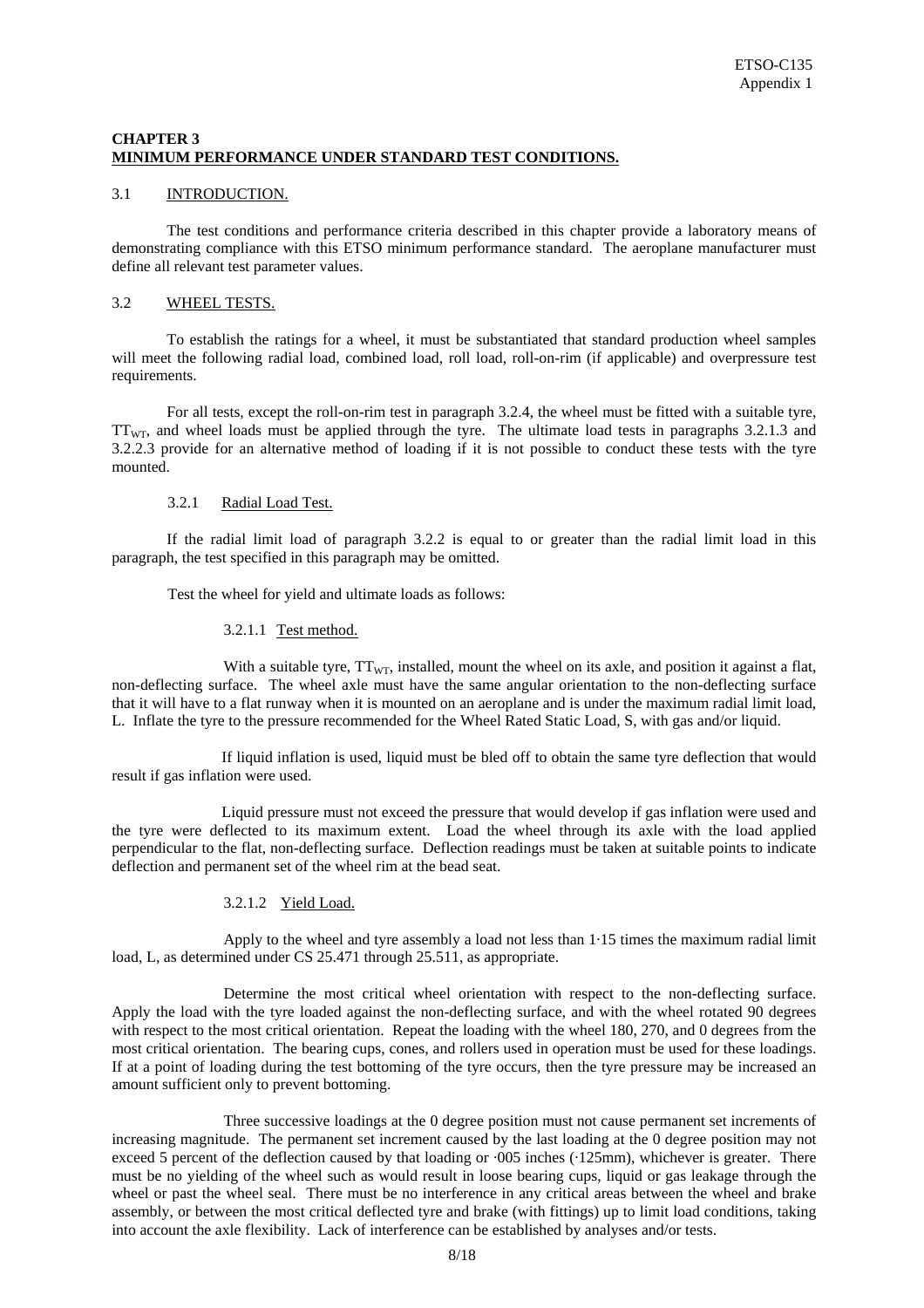### 3.2.1.3 Ultimate Load.

 Apply to the wheel used in the yield test in paragraph 3.2.1.2, and the tyre assembly, a load not less than 2 times the maximum radial limit load, L, for castings, and 1.5 times the maximum radial limit load, L, for forgings, as determined under CS 25.471 through 25.511, as appropriate.

 Apply the load with the tyre and wheel against the non-deflecting surface and the wheel positioned at 0 degree orientation (paragraph 3.2.1.2). The bearing cones may be replaced with conical bushings, but the cups used in operation must be used for this loading. If, at a point of loading during the test, it is shown that the tyre will not successfully maintain pressure or if bottoming of the tyre occurs, the tyre pressure may be increased. If bottoming of the tyre continues to occur with increased pressure, then a loading block that fits between the rim flanges and simulates the load transfer of the inflated tyre may be used. The arc of the wheel supported by the loading block must be no greater than 60 degrees.

 The wheel must support the load without failure for at least 3 seconds. Abrupt loss of loadcarrying capability or fragmentation during the test constitutes failure.

#### 3.2.2 Combined Radial and Side Load Test.

Test the wheel for the yield and ultimate loads as follows:

#### 3.2.2.1 Test Method.

With a suitable tyre,  $TT_{WT}$ , installed, mount the wheel on its axle and position it against a flat, non-deflecting surface. The wheel axle must have the same angular orientation to the non-deflecting surface that it will have to a flat runway when it is mounted on an aeroplane and is under the combined radial and side limit loads. Inflate the tyre to the pressure recommended for the maximum static load with gas and/or liquid.

 If liquid inflation is used, liquid must be bled off to obtain the same tyre deflection that would result if gas inflation were used.

 Liquid pressure must not exceed the pressure that would develop if gas inflation were used and the tyre were deflected to its maximum extent. For the radial load component, load the wheel through its axle with load applied perpendicular to the flat non-deflecting surface. Apply the two loads simultaneously, increasing them either continuously or in increments no greater than 10 percent of the total loads to be applied.

 If it is impossible to generate the side load because of friction limitations, the radial load may be increased, or a portion of the side load may be applied directly to the tyre/wheel. In such circumstances it must be demonstrated that the moment resulting from the side load is no less severe than would otherwise have occurred.

Alternatively, the vector resultant of the radial and side loads may be applied to the axle.

Deflection readings must be taken at suitable points to indicate deflection and permanent set of the wheel rim at the bead seat.

### 3.2.2.2 Combined Yield Load.

 Apply to the wheel and tyre assembly radial and side loads not less than 1·15 times the respective ground limit loads, as determined under CS 25.485, 25.495, 25.497, and 25.499, as appropriate. If at a point of loading during the test bottoming of the tyre occurs, then the tyre pressure may be increased an amount sufficient only to prevent bottoming.

Determine the most critical wheel orientation with respect to the non-deflected surface.

 Apply the load with the tyre loaded against the non-deflecting surface, and with the wheel rotated 90 degrees with respect to the most critical orientation. Repeat the loading with the wheel 180, 270, and 0 degrees from the most critical orientation.

The bearing cups, cones, and rollers used in operation must be used in this test.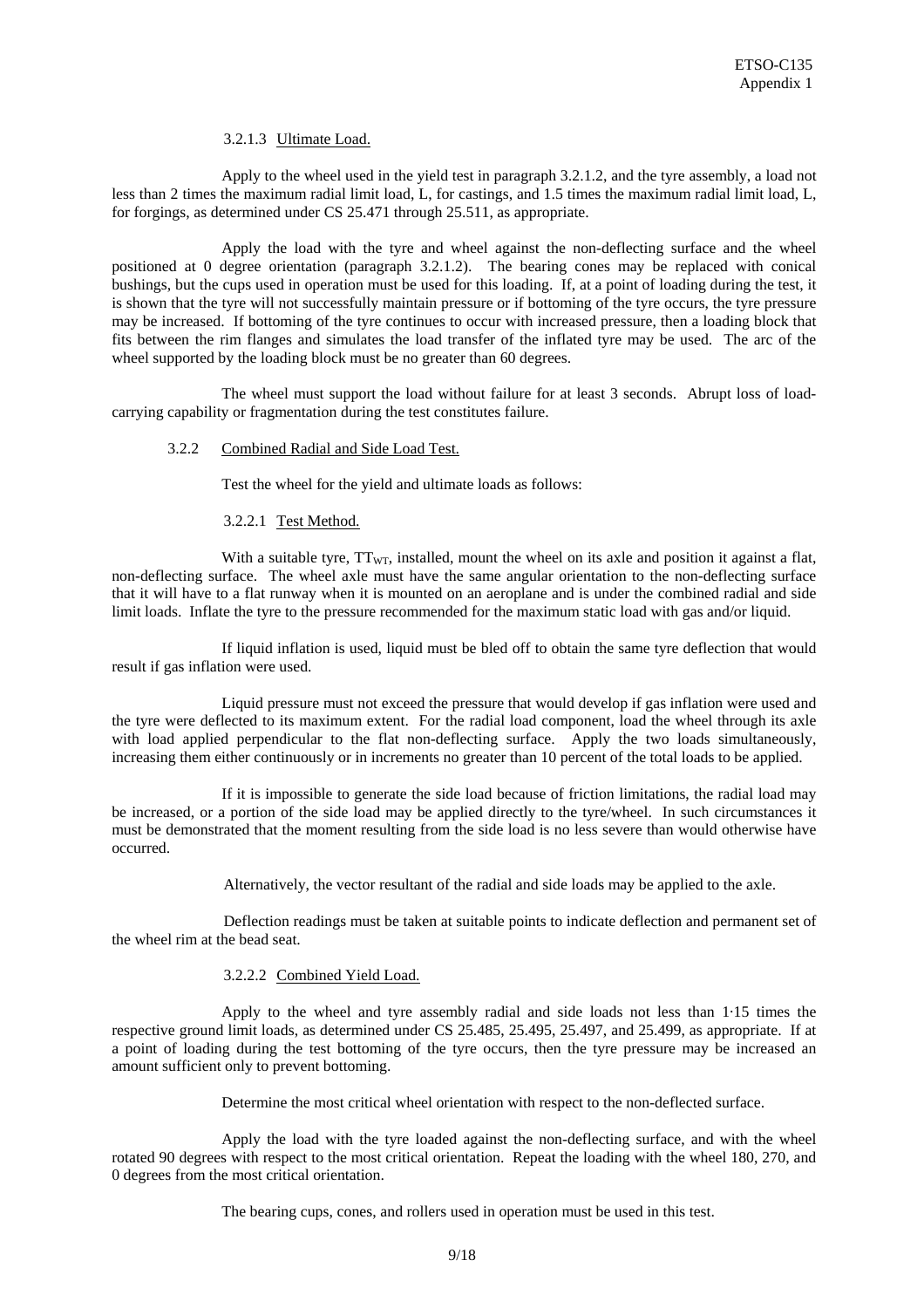A tube may be used in a tubeless tyre only when it has been demonstrated that pressure will be lost due to the inability of a tyre bead to remain properly positioned under the load. The wheel must be tested for the most critical inboard and outboard side loads.

 Three successive loadings at the 0 degree position must not cause permanent set increments of increasing magnitude. The permanent set increment caused by the last loadings at the 0 degree position must not exceed 5 percent of the deflection caused by the loading, or  $.005$  inches ( $.125$ mm), whichever is greater. There must be no yielding of the wheel such as would result in loose bearing cups, gas or liquid leakage through the wheel or past the wheel seal. There must be no interference in any critical areas between the wheel and brake assembly, or between the most critical deflected tyre and brake (with fittings) up to limit load conditions, taking into account the axle flexibility. Lack of interference can be established by analyses and/or tests.

#### 3.2.2.3 Combined Ultimate Load.

 Apply to the wheel, used in the yield test of paragraph 3.2.2.2, radial and side loads not less than 2 times for castings and 1·5 times for forgings, the respective ground limit loads as determined under JAR 25.485, 25.495, 25.497, and 25.499, as appropriate.

 Apply these loads with a tyre and wheel against the non-deflecting surface and the wheel oriented at the 0 degree position (paragraph 3.2.2.2). The bearing cones may be replaced with conical bushings, but the cups used in operation must be used for this loading.

 If at any point of loading during the test it is shown that the tyre will not successfully maintain pressure, or if bottoming of the tyre on the non-deflecting surface occurs, the tyre pressure may be increased. If bottoming of the tyre continues to occur with this increased pressure, then a loading block that fits between the rim flanges and simulates the load transfer of the inflated tyre may be used. The arc of wheel supported by the loading block must be no greater than 60 degrees.

 The wheel must support the loads without failure for at least 3 seconds. Abrupt loss of loadcarrying capability or fragmentation during the test constitutes failure.

#### 3.2.3 Wheel Roll Test.

#### 3.2.3.1 Test Method.

With a suitable tyre,  $TT_{WT}$ , installed, mount the wheel on its axle and position it against a flat non-deflecting surface or a flywheel. The wheel axle must have the same angular orientation to the nondeflecting surface that it will have to a flat runway when it is mounted on an aeroplane and is under the Wheel Rated Static Load, S. During the roll test, the tyre pressure must not be less than 1·14 times the Wheel Rated Inflation Pressure, WRP, (0·10 to account for temperature rise and 0·04 to account for loaded tyre pressure). For side load conditions*,* the wheel axle must be yawed to the angle that will produce a wheel side load component equal to 0·15 S while the wheel is being roll tested.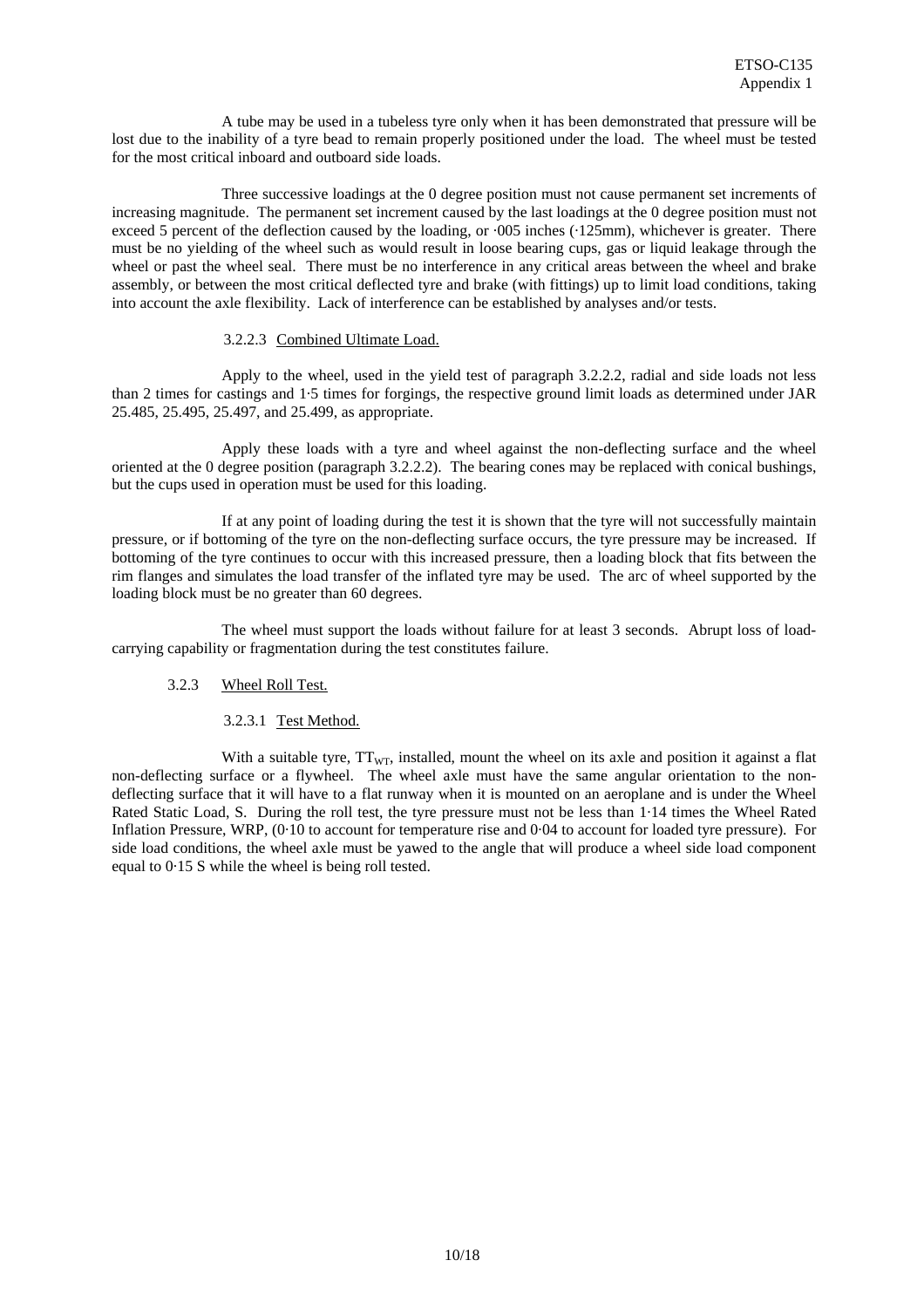## 3.2.3.2 Roll Test.

The wheel must be tested under the loads and for the distances shown in Table 3-1.

| TABLE 3-1 | Load Conditions and Roll Distances for Roll Test |
|-----------|--------------------------------------------------|
|-----------|--------------------------------------------------|

| <b>Load Conditions</b>                                                                   | Roll Distance<br>Miles (km) |  |
|------------------------------------------------------------------------------------------|-----------------------------|--|
| Wheel Rated Static Load, S                                                               | 2 000 (3 220)               |  |
| Wheel Rated Static Load, S, plus a 0.15xS side load applied<br>in the outboard direction | 100(161)                    |  |
| Wheel Rated Static Load, S, plus a 0.15xS side load applied<br>in the inboard direction  | 100 (161)                   |  |

 At the end of the test, the wheel must not be cracked, there must be no leakage through the wheel or past the wheel seal(s), and the bearing cups must not be loose.

#### 3.2.4 Roll-on-Rim Test (not applicable to nose wheels).

The wheel assembly without a tyre must be tested at a speed of no less than 10 mph  $(4.6 \text{ m/s})$ under a load equal to the Wheel Rated Static Load, S. The test roll distance (in feet) must be determined as  $0.5V_R^2$  but need not exceed 15 000 feet (4 572 meters). The test axle angular orientation with the load surface must represent that of the aeroplane axle to the runway under the static load S.

 The wheel assembly must support the load for the distance defined above. During the test, no fragmentation of the wheel is permitted; cracks are allowed.

#### 3.2.5 Overpressure Test.

The wheel assembly, with a suitable tyre,  $TT_{WT}$ , installed, must be tested to demonstrate that it can withstand the application of 4·0 times the wheel rated inflation pressure, WRP. The wheel must retain the pressure for at least 3 seconds. Abrupt loss of pressure containment capability or fragmentation during the test constitutes failure. Plugs may be used in place of over-pressurisation protection device(s) to conduct this test (JAR 25.731(d)).

#### 3.2.6 Diffusion Test.

 A tubeless tyre and wheel assembly must hold its rated inflation pressure, WRP, for 24 hours with a pressure drop no greater than 5 percent. This test must be performed after the tyre growth has stabilised.

### 3.3 WHEEL AND BRAKE ASSEMBLY TESTS.

#### 3.3.1 General.

3.3.1.1 The wheel and brake assembly, with a suitable tyre,  $TT_{BT}$ , installed, must be tested on a testing machine in accordance with the following, as well as paragraphs 3.3.2, 3.3.3, 3.3.5 and, if applicable, 3.3.4.

3.3.1.2 For tests detailed in paragraphs 3.3.2, 3.3.3, and 3.3.4, the test energies  $KE<sub>DL</sub>$ ,  $KE<sub>RT</sub>$ , and  $KE_{SS}$  and brake application speeds  $V_{DL}$ ,  $V_{RT}$ , and  $V_{SS}$  are as defined by the aeroplane manufacturer.

3.3.1.3 For tests detailed in paragraphs 3.3.2, 3.3.3, and 3.3.4, the initial brake application speed must be as close as practicable to, but not greater than, the speed established in accordance with paragraph 3.3.1.2, with the exception that marginal speed increases are allowed to compensate for brake pressure release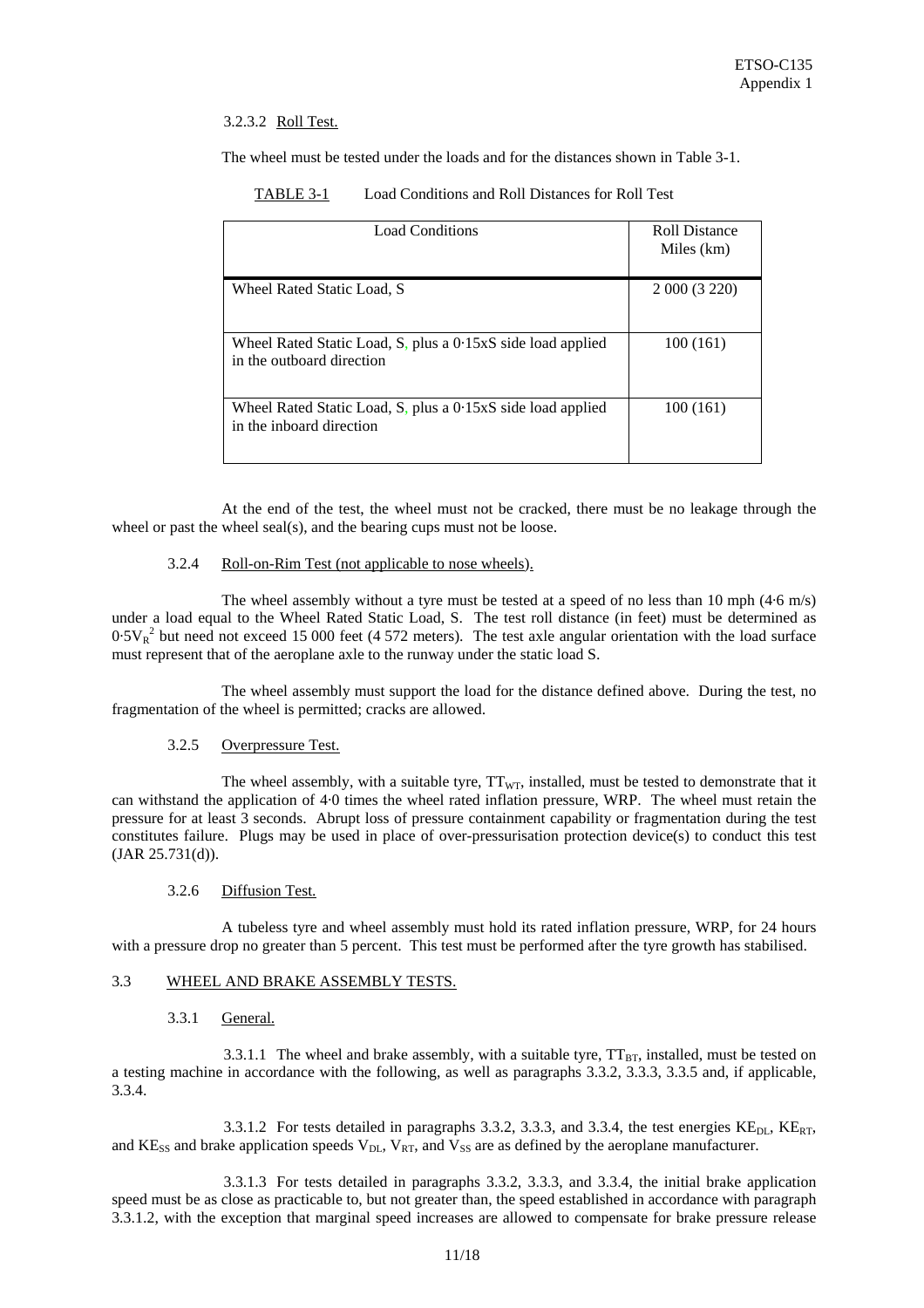permitted in paragraphs 3.3.3.4 and 3.3.4.4. An increase in the initial brake application speed is not a permissible method of accounting for a reduced (i.e., lower than ideal) dynamometer mass. This method is not permissible because, for a target test deceleration, a reduction in the energy absorption rate would result, and could produce performance different from that which would be achieved with the correct brake application speed. The energy to be absorbed during any stop must not be less than that established in accordance with paragraph 3.3.1.2. Additionally, forced air or other artificial cooling means are not permitted during these stops.

3.3.1.4 The brake assembly must be tested using the fluid (or other actuating means) specified for use with the brake on the aeroplane.

#### 3.3.2 Design Landing Stop Test.

3.3.2.1 The wheel and brake assembly under test must complete 100 stops at the  $KE<sub>DI</sub>$ energy, each at the mean distance averaged deceleration, D, defined by the aeroplane manufacturer, but not less than 10 ft/s<sup>2</sup> (3.05 m/s<sup>2</sup>). (See CS 25.735(f)(1)).

3.3.2.2 During the design landing stop test, the disc support structure must not be changed if it is intended for reuse, or if the wearable material is integral to the structure of the disc. One change of individual blocks or integrally bonded wearable material is permitted. For discs using integrally bonded wearable material, one change is permitted, provided that the disc support structure is not intended for reuse. The remainder of the wheel/brake assembly parts must withstand the 100 KE<sub>DL</sub> stops without failure or impairment of operation.

3.3.3 Accelerate-Stop Test.

3.3.3.1 The wheel and brake assembly under test must complete the accelerate-stop test at the mean distance averaged deceleration, D, defined by the aeroplane manufacturer, but not less than 6 ft/s<sup>2</sup> (1.83) m/s<sup>2</sup>). (See CS 25.735(f)(2)).

This test establishes the maximum accelerate-stop energy rating,  $KE_{RT}$ , of the wheel and brake assembly using:

a. The Brake Rated Maximum Operating Pressure, BROP<sub>MAX</sub>; or

b. The maximum brake pressure consistent with the aeroplane's braking pressure limitations (e.g., tyre/runway drag capability based on substantiated data).

3.3.3.2 For the accelerate-stop test, the tyre, wheel, and brake assembly must be tested at  $KE<sub>RT</sub>$  for both a new brake and a fully worn brake.

a. A new brake is defined as a brake on which less than 5 percent of the usable wear range of the heat sink has been consumed.

b. A worn brake is defined as a brake on which the usable wear range of the heat sink has already been fully consumed to BRWL.

 The proportioning of wear through the brake for the various friction pairs for this test must be based on service wear experience or wear test data of an equivalent or similar brake. Either operationally worn or mechanically worn brake components may be used. If mechanically worn components are used, it must be shown that they can be expected to provide similar results to operationally worn components. The test brake must be subjected to a sufficient number and type of stops to ensure that the brake's performance is representative of in-service use; at least one of these stops, with the brake near the fully worn condition, must be a design landing stop.

3.3.3.3 At the time of brake application, the temperatures of the tyre, wheel, and brake, particularly the heat sink, must, as closely as practicable, be representative of a typical in-service condition. Preheating by taxi stops is an acceptable means.

These temperatures must be based on a rational analysis of a braking cycle, taking into account a typical brake temperature at which an aeroplane may be dispatched from the ramp, plus a conservative estimate of heat sink temperature change during subsequent taxiing and takeoff acceleration, as appropriate.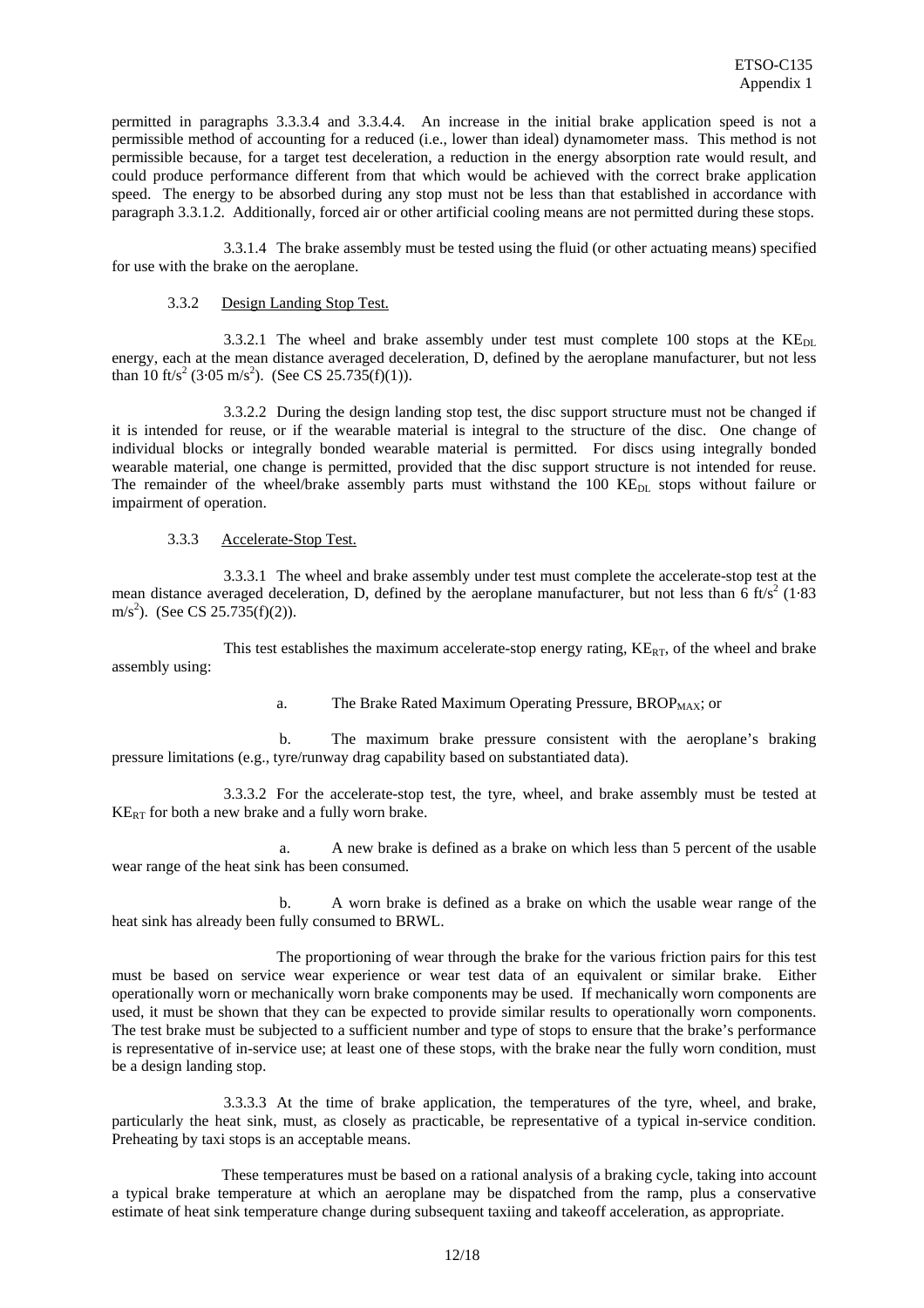Alternatively, in the absence of a rational analysis, the starting heat sink temperature must be that resulting from the application of 10 percent  $KE_{RT}$  to the tyre, wheel and brake assembly, initially at not less than normal ambient temperature (59°F/15°C).

3.3.3.4 A full stop demonstration is not required for the accelerate-stop test. The test brake pressure may be released at a test speed of up to 23 mph (10 m/s). In this case, the initial brakes-on speed must be adjusted such that the energy absorbed by the tyre, wheel and brake assembly during the test is not less than the energy absorbed if the test had commenced at the specified speed and continued to zero ground speed.

3.3.3.5 Within 20 seconds of completion of the stop, or of the brake pressure release in accordance with paragraph 3.3.3.4, the brake pressure must be adjusted to the Brake Rated Maximum Parking Pressure, BRPP<sub>MAX</sub>, and maintained for at least 3 minutes (CS 25.735(g)).

 No sustained fire that extends above the level of the highest point of the tyre is allowed before 5 minutes have elapsed after application of parking brake pressure; until this time has elapsed, neither fire fighting means nor coolants may be applied.

 The time of initiation of tyre pressure release (e.g., by wheel fuse plug), if applicable, is to be recorded. The sequence of events described in paragraphs 3.3.3.4 and 3.3.3.5 is illustrated in figure 3-1.

#### 3.3.4 Most Severe Landing Stop Test.

3.3.4.1 The wheel and brake assembly under test must complete the most severe landing braking condition expected on the aeroplane as defined by the aeroplane manufacturer. This test is not required if the testing required in paragraph 3.3.3 is more severe or the condition is shown to be extremely improbable by the aeroplane manufacturer.

This test establishes, if required, the maximum energy rating,  $KExS$ , of the wheel/brake assembly for landings under abnormal conditions using:

a. The Brake Rated Maximum Operating Pressure, BROP<sub>MAX</sub>; or

 b. The maximum brake pressure consistent with an airline's braking pressure limitations (e.g., tyre/runway drag capability based on substantiated data).

3.3.4.2 For the most severe landing stop test, the tyre, wheel and brake assembly must be capable of absorbing the test energy, KE<sub>SS</sub>, with a brake on which the usable wear range of the heat sink has already been fully consumed to BRWL (CS 25.735(f)(3)).

The proportioning of wear through the brake for the various friction pairs for this test must be based on service wear experience or wear test data of an equivalent or similar brake. Either operationally worn or mechanically worn brake components may be used. If mechanically worn components are used, it must be shown that they can be expected to provide similar results to operationally worn components. The test brake must be subjected to a sufficient number and type of stops to ensure that the brake's performance is representative of in-service use; at least one of these stops, with the brake near the fully worn condition, must be a design landing stop.

3.3.4.3 At the time of brake application, the temperatures of the tyre, wheel, and brake, particularly the heat sink, must, as closely as practicable, be representative of a typical in-service condition. Preheating by taxi stops is an acceptable means.

These temperatures must be based on a rational analysis of a braking cycle, taking into account a typical brake temperature at which the aeroplane may be dispatched from the ramp, plus a conservative estimate of heat sink temperature change during taxi, takeoff, and flight, as appropriate.

 Alternatively, in the absence of a rational analysis, the starting heat sink temperature must be that resulting from the application of 5 percent  $KE_{RT}$  to the tyre, wheel and brake assembly initially at not less than normal ambient temperature (59°F/15°C).

3.3.4.4 A full stop demonstration is not required for the most severe landing-stop test. The test brake pressure may be released at a test speed of up to 20 knots. In this case, the initial brakes-on speed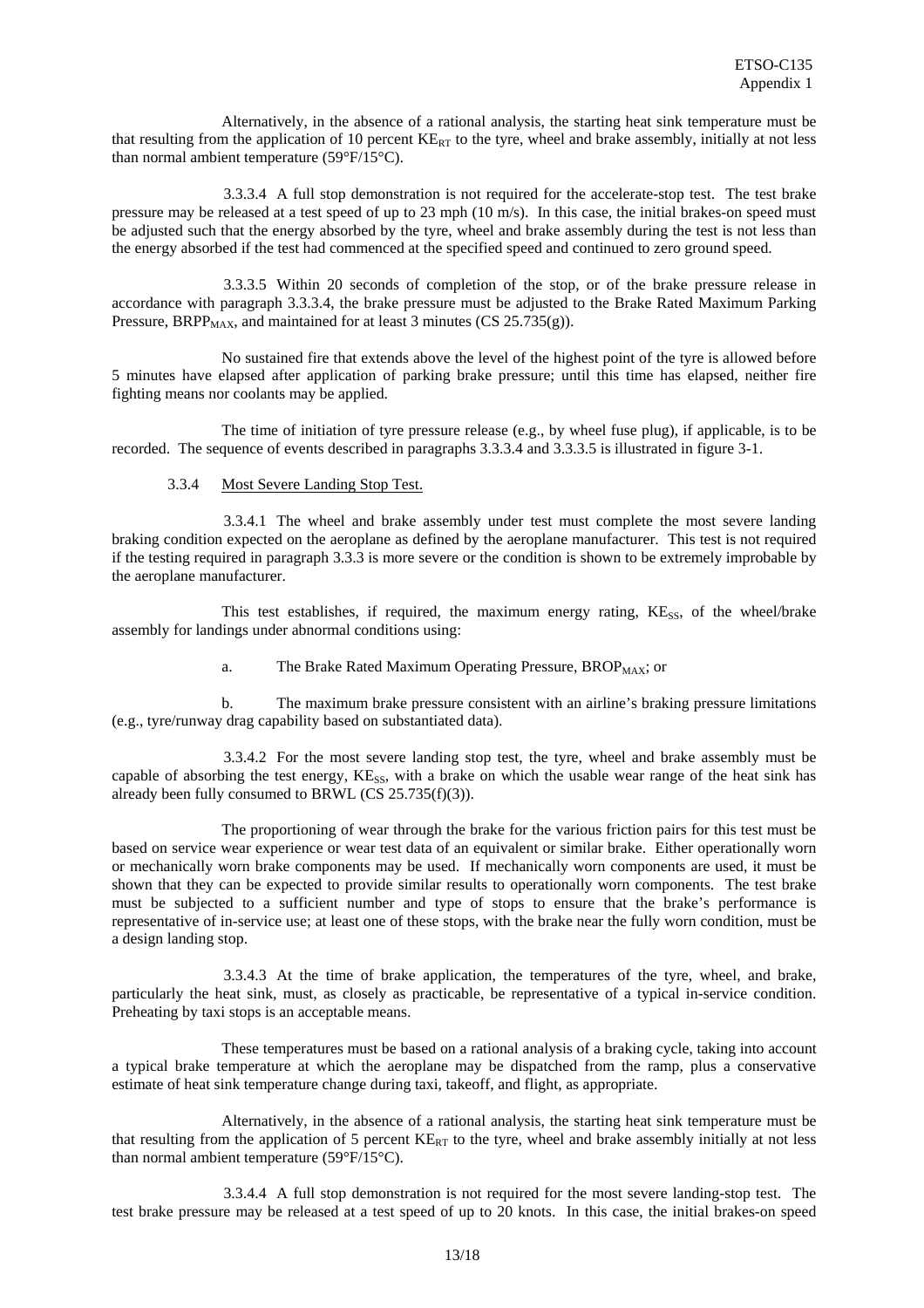must be adjusted such that the energy absorbed by the tyre, wheel, and brake assembly during the test is not less than the energy absorbed if the test had commenced at the specified speed and continued to zero ground speed.

3.3.4.5 Within 20 seconds of completion of the stop, or of the brake pressure release in accordance with paragraph 3.3.4.4, the brake pressure must be adjusted to the Brake Rated Maximum Parking Pressure, BRPP<sub>MAX</sub>, and maintained for at least 3 minutes.

 No sustained fire that extends above the level of the highest point of the tyre is allowed before 5 minutes have elapsed after application of parking brake pressure; until this time has elapsed, neither fire fighting means nor coolants may be applied.

The time of initiation of tyre pressure release  $(e.g., by wheel$  fuse plug), if applicable, is to be recorded. The sequence of events described in paragraphs 3.3.4.4 and 3.3.4.5 is illustrated in Figure 3-2.

#### 3.3.5 Structural Torque Test.

The Wheel/Brake Rated Structural Torque,  $ST_R$ , is equal to the torque demonstrated in the test defined in 3.3.5.1.

3.3.5.1 Apply to the wheel, brake and tyre assembly, the radial load S and the drag load corresponding to the torque specified in paragraph 3.3.5.2 or 3.3.5.3, as applicable, for at least 3 seconds. Rotation of the wheel must be resisted by a reaction force transmitted through the brake, or brakes, by the application of at least Brake Rated Maximum Operating Pressure, BROP<sub>MAX</sub>, or equivalent. If such pressure or its equivalent is insufficient to prevent rotation, the friction surface may be clamped, bolted, or otherwise restrained while applying the pressure. A fully worn brake configuration, BRWL, must be used for this test. The proportioning of wear through the brake for the various friction pairs for this test must be based on service wear experience of an equivalent or similar brake or test machine wear test data. Either operationally worn or mechanically worn brake components may be used. An actuating fluid other than that specified for use on the aeroplane may be used for the structural torque test.

3.3.5.2 For landing gear with one wheel per landing gear strut, the torque is 1·2 (SxR).

3.3.5.3 For landing gear with more than one wheel per landing gear strut, the torque is

1·44 (SxR).

3.3.5.4 The wheel and brake assembly must support the loads without failure for at least 3

#### seconds.

## 3.4 BRAKE TESTS.

 The brake assembly must be tested using the fluid (or other actuating means) specified for use with the brake on the aeroplane. It must be substantiated that standard production samples of the brake will pass the following tests:

#### 3.4.1 Yield & Overpressure Test.

The brake must withstand a pressure equal to  $1.5$  times  $BRP<sub>MAX</sub>$  for at least 5 minutes without permanent deformation of the structural components under test.

 The brake, with actuator piston(s) extended to simulate a maximum worn condition, must, for at least 3 seconds, withstand hydraulic pressure equal to 2.0 times the Brake Rated Maximum Pressure,  $BR_{MAX}$ , available to the brakes. If necessary, piston extension must be adjusted to prevent contact with retention devices during this test.

#### 3.4.2 Endurance Test.

 A brake assembly must be subjected to an endurance test during which structural failure or malfunction must not occur. If desired, the heat sink components may be replaced by a reasonably representative dummy mass for this test.

 The test must be conducted by subjecting the brake assembly to 100 000 cycles of an application of the average of the peak brake pressures needed in the design landing stop test (paragraph 3.3.2)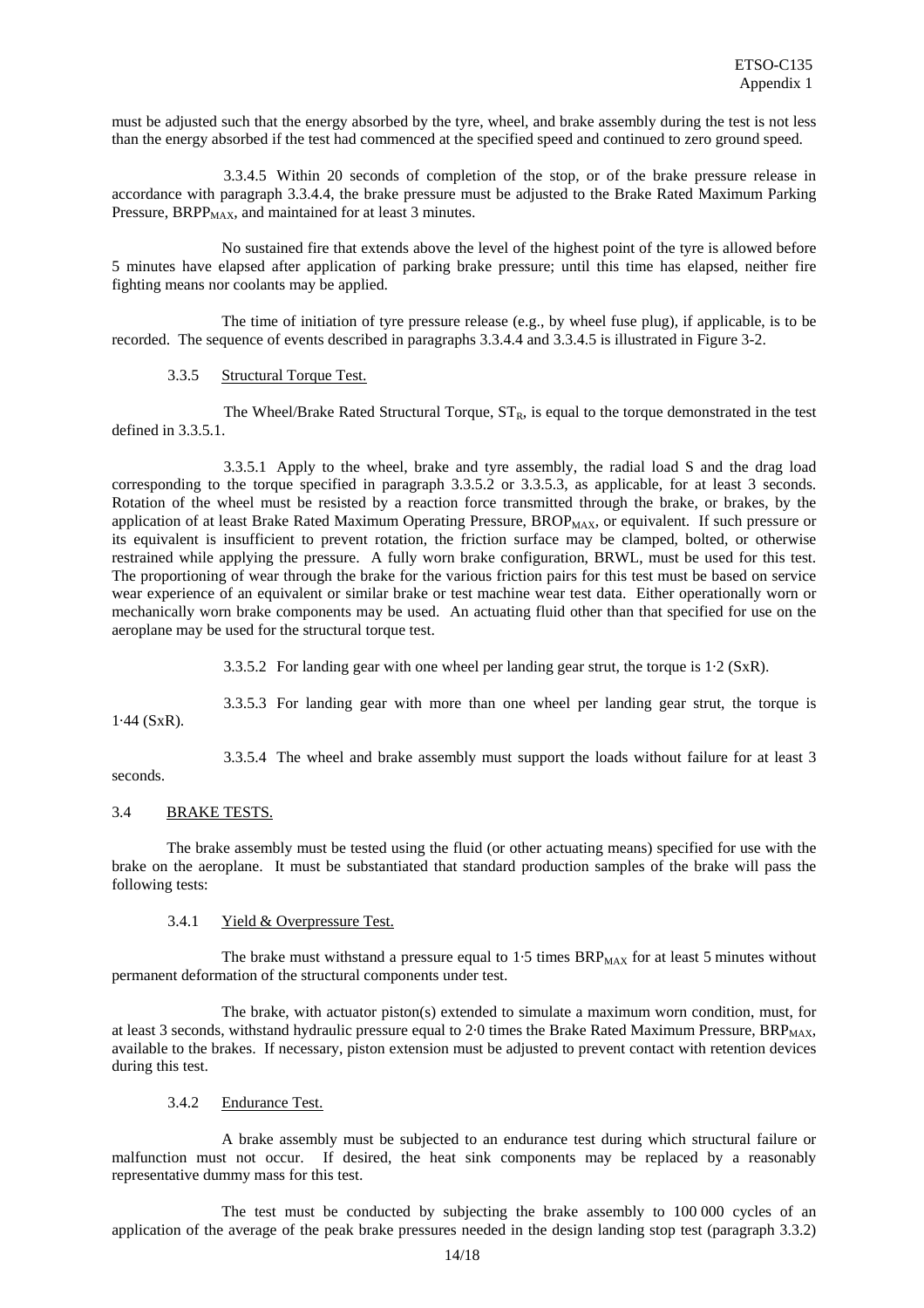and release to a pressure not exceeding the Brake Rated Retraction Pressure, BRPRET. The pistons must be adjusted so that 25 000 cycles are performed at each of the four positions where the pistons would be at rest when adjusted to nominally 25, 50, 75, and 100 percent of the wear limit, BRWL. The brake must then be subjected to 5 000 cycles of application of pressure to  $BRP_{MAX}$  and release to  $BRP_{RET}$  at the 100 percent wear limit.

Hydraulic brakes must meet the leakage requirements of paragraph 3.4.5 at the completion of

the test.

#### 3.4.3 Piston Retention.

The hydraulic pistons must be positively retained without leakage at  $1.5$  times BRP $_{MAX}$  for at least 10 seconds with the heat sink removed.

#### 3.4.4 Extreme Temperature Soak Test.

The brake actuation system must comply with the dynamic leakage limits in paragraph 3.4.5.2 for the following tests.

Subject the brake to at least a 24-hour hot soak at the maximum piston housing fluid temperature experienced during a design landing stop test (paragraph 3.3.2), conducted without forced air cooling. While at the hot soak temperature, the brake must be subjected to the application of the average of the peak brake pressures required during the 100 design landing stops and release to a pressure not exceeding  $BR_{RET}$  for 1 000 cycles, followed by 25 cycles of  $BROP_{MAX}$  and release to a pressure not exceeding  $BR_{RET}$ .

The brake must then be cooled from the hot soak temperature to a cold soak temperature of -40°F (-40°C) and maintained at this temperature for at least 24 hours. While at the cold soak temperature, the brake must be subjected to the application of the average of the peak brake pressures required during the KE<sub>DL</sub> stops and release to a pressure not exceeding  $BRP_{RET}$ , for 25 cycles, followed by 5 cycles of  $BROP_{MAX}$  and release to a pressure not exceeding  $BRP_{RET}$ .

# 3.4.5 Leakage Tests (Hydraulic Brakes).

3.4.5.1 Static Leakage Test.

The brake must be subjected to a pressure equal to  $1.5$  times  $BRP<sub>MAX</sub>$  for at least 5 minutes. The brake pressure must then be adjusted to an operating pressure of 5 psig (35 kPa) for at least 5 minutes. There must be no measurable leakage (less than one drop) during this test.

3.4.5.2 Dynamic Leakage Test.

The brake must be subjected to 25 applications of  $BRP<sub>MAX</sub>$ , each followed by the release to a pressure not exceeding BRPRET. Leakage at static seals must not exceed a trace. Leakage at moving seals must not exceed one drop of fluid per each 3 inches (76mm) of peripheral seal length.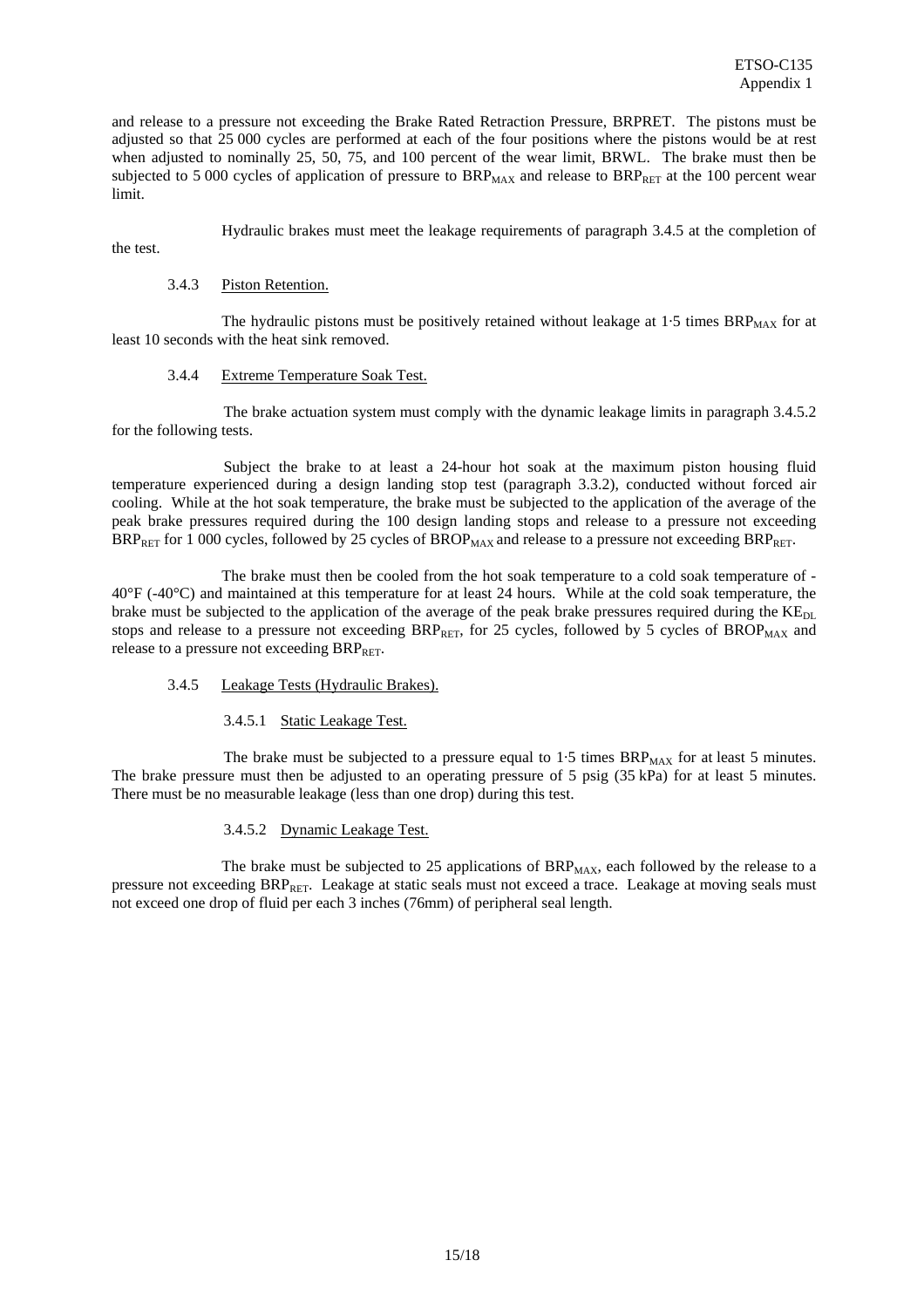# **CHAPTER 4**

#### **DATA REQUIREMENTS.**

- 4.1 The manufacturer must provide the following data with any application for approval of equipment.
	- 4.1.1 The following wheel and brake assembly ratings:
		- a. Wheel Ratings.

Wheel Rated Static Load, S, Wheel Rated Inflation Pressure, WRP, Wheel Rated Tyre Loaded Radius, R. Wheel Rated Maximum Limit Load, L, Wheel Rated Tyre Size, TS<sub>WR</sub>.

b. Wheel/Brake and Brake Ratings.

Wheel/Brake Rated Design Landing Energy, KE<sub>DL</sub>, and associated brakes-on-speed, V<sub>DL</sub>, Wheel/Brake Rated Accelerate-Stop Energy,  $KE_{RT}$ , and associated brakes-on-speed,  $V_{RT}$ , Wheel/Brake Rated Most Severe Landing Stop Energy, KE<sub>SS</sub>, and associated brakeson-speed,  $V_{SS}$  (if applicable), Brake Rated Maximum Operating Pressure, BROP<sub>MAX</sub>, Brake Rated Maximum Pressure, BRPMAX, Brake Rated Retraction Pressure, BRPRET, Wheel/Brake Rated Structural Torque, STR, Rated Design Landing Deceleration, DDL, Rated Accelerate-Stop Deceleration, DRT, Rated Most Severe Landing Stop Deceleration, DSS (if applicable), Brake Rated Tyre Size,TSBR, Brake Rated Wear Limit, BRWL.

- 4.1.2 The weight of the wheel or brake, as applicable.
- 4.1.3 Specification of hydraulic fluid used, as applicable.
- 4.1.4 One copy of the test report showing compliance with the test requirements.

NOTE: When test results are being recorded for incorporation in the compliance test report, it is not sufficient to note merely that the specified performance was achieved. The actual numerical values obtained for each of the parameters tested must be recorded, except where tests are pass/fail in character.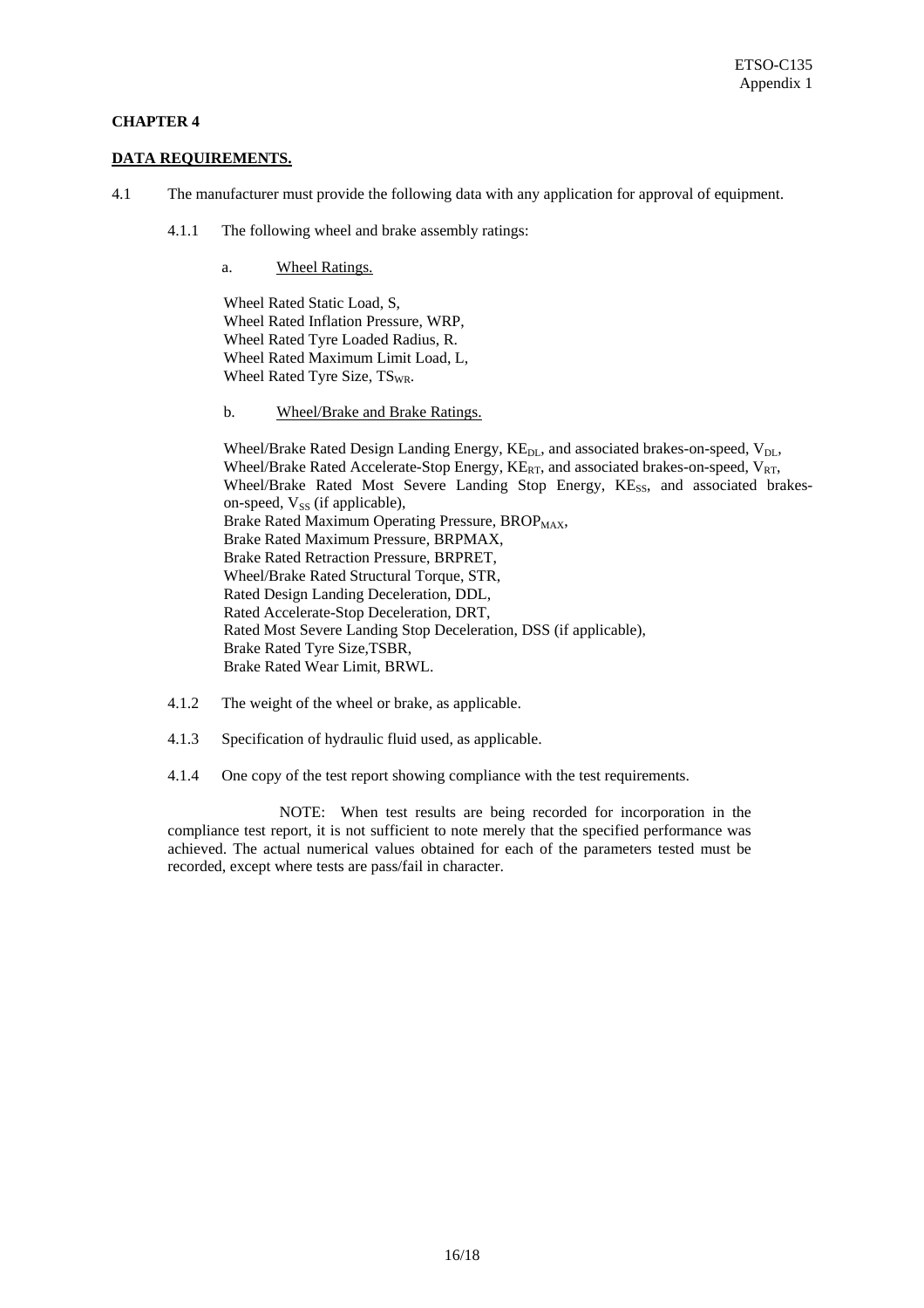

**Figure 3-1. Taxi, Accelerate-Stop, Park Test Sequence**